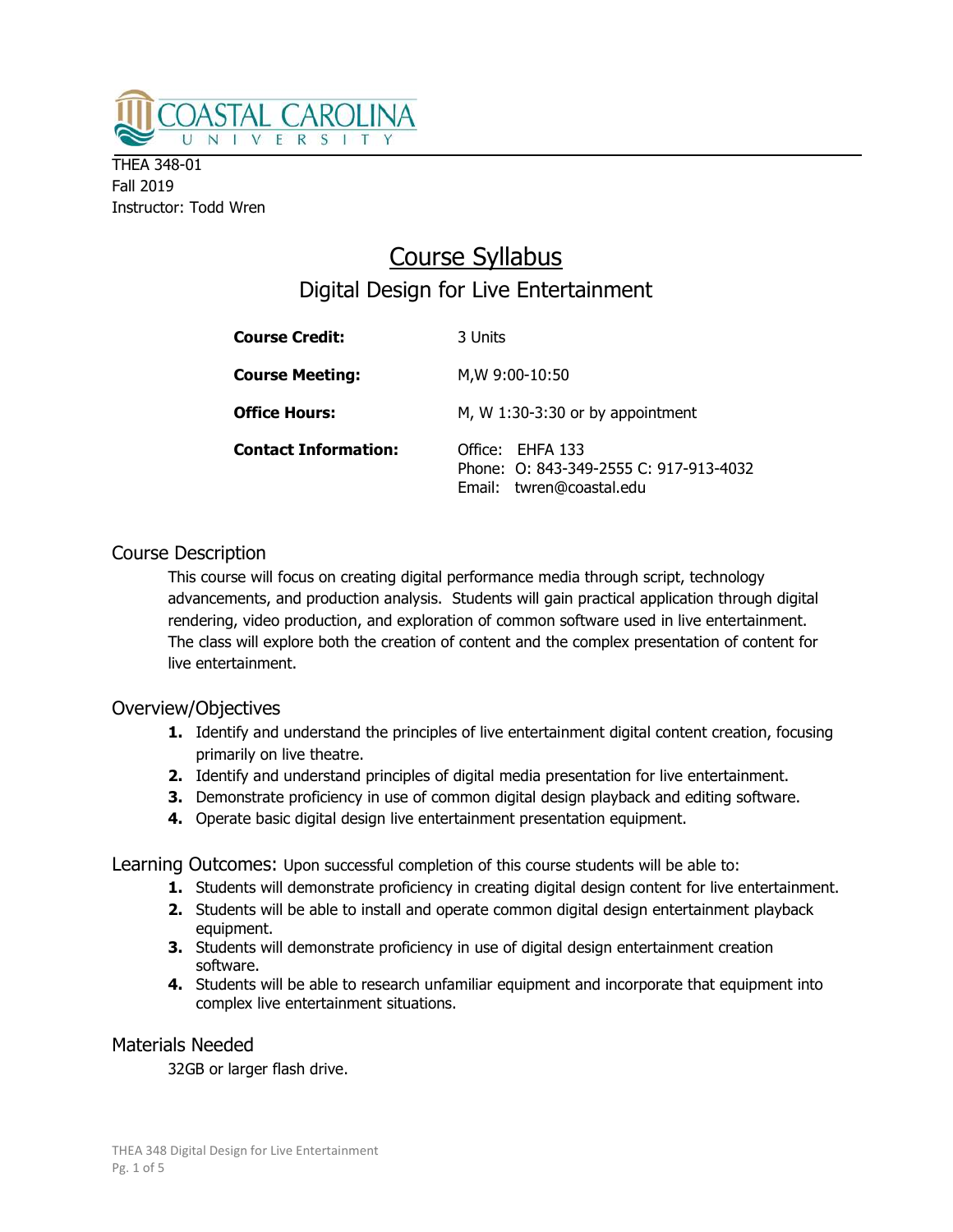## Recommended Reading

Digital Media, Projection Design, and Technology for Theatre by Alex Oliszewski and Daniel Fine Unmasking Theatre Design: A Designer's Guide to Finding Inspiration and Cultivating Creativity by Lynne Porter WATCHOUT Cookbook Dataton Publishing

# **Organization**

Class will be divided into four parts.

- 1) Reading and study assignments: Study assignments are posted on the class Moodle page and must be reviewed prior to the next class. These assignments and exercises provide essential information to complete the in-class exercises.
- 2) Classroom Lecture: Classroom discussions of theatre technology principles and applications. Respectful class discussion is essential. Participation in this class should offer a safe and stimulating environment for students to hone their spoken communication skills, and students will be evaluated on both the quality and quantity of their participation. At times, information shared in the class may be of a confidential nature. Students are expected to respect this confidence.
- 3) Classroom Exercises: Assignments will be completed during scheduled class times in the classroom and labs. Classroom exercises build on readings and study assignments to provide a foundation for students to complete out of class assignments.
- 4) Out of Class Assignments: Are to be completed outside of scheduled class meetings and will be submitted to the Moodle page before the listed due date. Lat assignments will NOT be accepted. Each unit will build upon the last to create a larger more comprehensive project, therefore it is essential for students to keep up with the course assignments.

| Date:         | <b>Scheduled Topics</b>                                           | <b>Assignments</b> |
|---------------|-------------------------------------------------------------------|--------------------|
| 8/21          | Class Biz                                                         |                    |
| $8/26 - 28$   | Camera Operation<br>PhotoShop                                     |                    |
| $9/2 - 4$     | (Monday No Class - Labor Day)<br>More Photoshop - select and crop |                    |
| $9/9 - 11$    | After Effects                                                     |                    |
| $9/16 - 18$   | Q Lab Basics                                                      |                    |
|               | Q Lab Video                                                       |                    |
| $9/23 - 25$   | <b>Script Analysis and Research</b>                               |                    |
|               | Digital Media Documentation                                       |                    |
| $9/30 - 10/2$ | Mid Term Project Presentations                                    |                    |
| $10/7 - 9$    | Projection Equipment Specifications<br>Projection Installation    |                    |
| 10/14-16      | Lens Calculation                                                  |                    |
|               | <b>Multiple Surfaces</b>                                          |                    |

## Topics Covered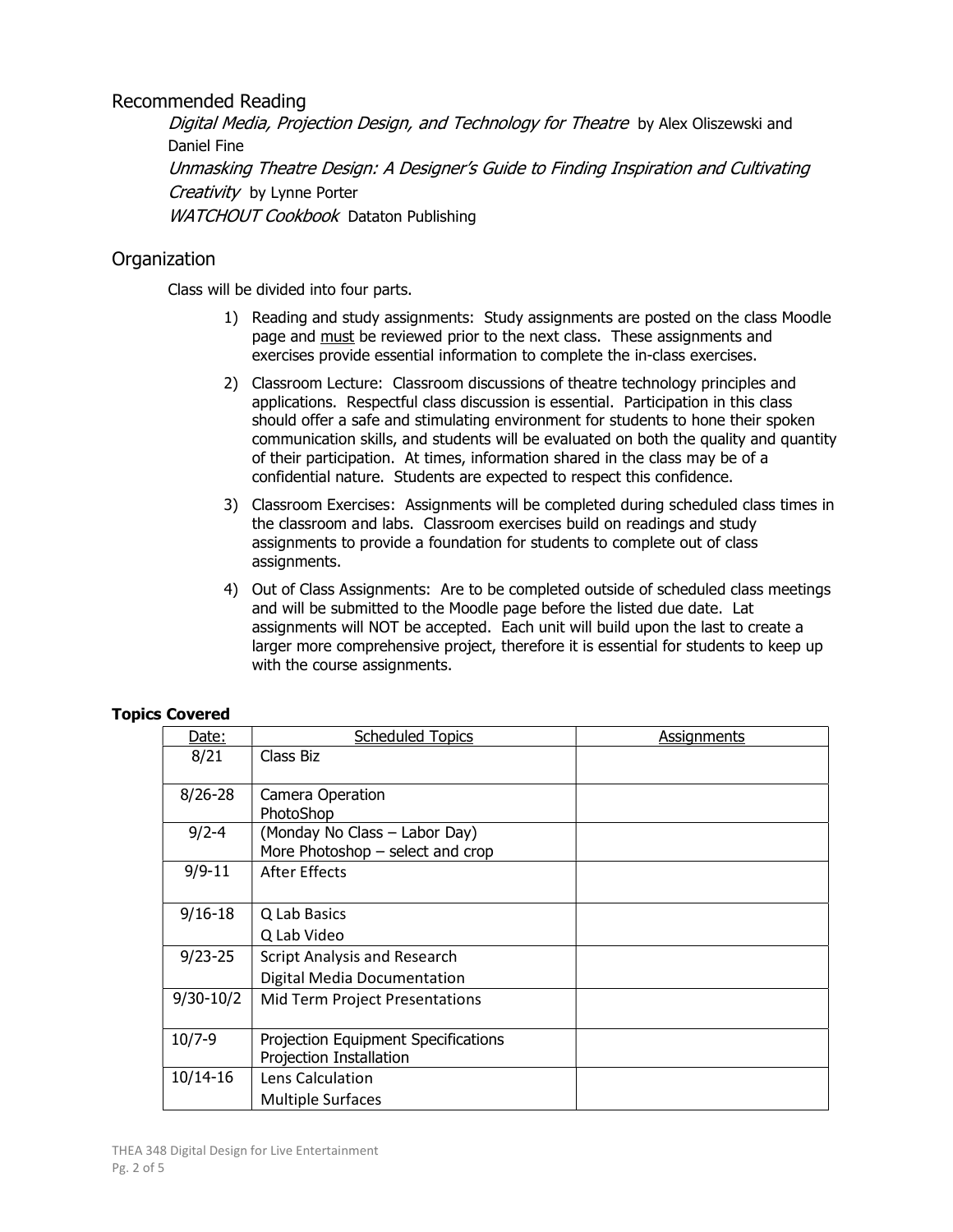| Date:        | <b>Scheduled Topics</b>             | Assignments |
|--------------|-------------------------------------|-------------|
| $10/21 - 23$ | <b>Story Telling</b>                |             |
|              | Todd Out of Town (10/24-11/1)       |             |
| 10/28-30     | Media Servers                       |             |
|              | <b>WACTHOUT Basics</b>              |             |
| $11/4 - 6$   | <b>WATCHOUT Time lines and Cues</b> |             |
|              | <b>Masks and Mapping</b>            |             |
| $11/11-13$   | Pixel Mapping project               |             |
| 11/18-20     | <b>Final Project Presentations</b>  |             |
| 11/25-29     | <b>Thanksgiving Break</b>           |             |
| $12/2 - 4$   | <b>Final Project Presentations</b>  |             |
| 12/11        | Monday @ 11a                        | Final Exam  |

Class schedule and topics are subject to change at the discretion of the instructor

## Policies

## **Attendance**

Students are expected to attend class and to arrive on time. When conflicts are unavoidable, a student must arrange an excused absence with the instructor  $36$  hours in advance or provide a signed note from a care provider. Students who miss class are responsible for material covered on that day, for turning in any assignments due that day, and for getting any new assignments. There are no "free" unexcused absences. Two unexcused absences will lower the student's final grade by one letter grade and each subsequent absence will further lower the student's final grade by  $\frac{1}{2}$  a letter grade. Arriving more than 5 minutes after the start of class shall be considered late arrival. Two late arrivals count as an unexcused absence.

## Conduct/Collaboration/Cheating

This class is a design and skills class. I expect students to help each other to understand the concepts and ideas expressed in class by working with one another. Each student must submit their own work and will be held accountable to explain and independently use the tools to solve specific tasks.

Please review the "2019-2020 Code of Student Conduct" portion of your Student Handbook.

https://www.coastal.edu/media/2015ccuwebsite/contentassets/documents/deanofstu dents/2019-2020CodeofStudentConduct.pdf

Students are required to silence alerts on all devices and telephones. Any student disrupting class will be required to leave the classroom.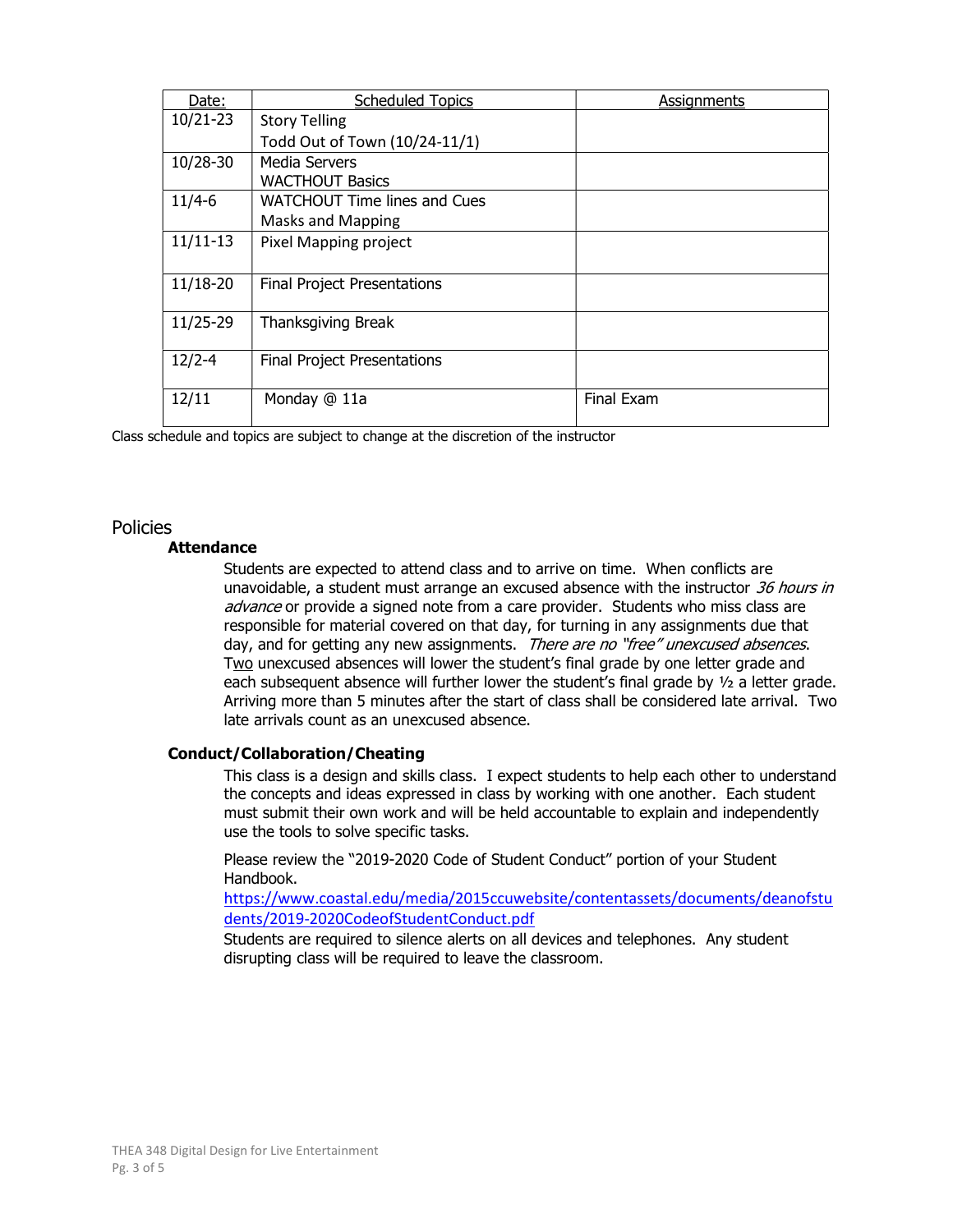#### Homework

Assignments for this class consist of digital projects completed both in and out of class. Projects MUST be submitted as *Project\_Name\_1<sup>st</sup> Initial of First Name and first 6 letters* of Last Name. For example: my photoshop project would be named Photoshop TWren.psd. It is essential files are submitted in the format required by the project rubric or in class instructions. Misnamed or unreadable submissions will receive zero credit. All written documents must be grammatically correct, spelling checked, and formatted neatly.

Assignments are due at the start of the class on the due date. Late assignments will not be accepted.

Students with circumstances affecting their ability to complete assignments on time should arrange 48 hours in advance of due date/time to be eligible for an extension.

#### Students with Disabilities

Coastal Carolina University wants each student to be successful and given equal opportunity to achieve their fullest potential. Any student needing accommodation due to a disability – physical, learning, and/or psychological- will be provided the means necessary to achieve their goals. For further information, please contact Accessibility and Disability Services at 843-349-2341.

## Grading Scheme:

| The class semester grade will be weighted as follows: |          |
|-------------------------------------------------------|----------|
| Participation                                         | 200 pts. |
| Image Library                                         | 100 pts. |
| Quizzes                                               | 200 pts. |
| Photoshop                                             | 150 pts. |
| <b>After Effects</b>                                  | 150 pts. |
| O Lab                                                 | 150 pts. |
| Mid Term Project                                      | 150 pts. |
| Mid Term Exam                                         | 100 pts. |
| Watch Out                                             | 200 pts. |
| Pixel Mapping                                         | 150 pts. |
| Calculations                                          | 100 pts. |
| Final Exam                                            | 150 pts. |
| <b>Final Project</b>                                  | 200 pts. |
| Total                                                 | 2000     |

The class semester grade will be weighted as follows:

#### Grading will be ABCDF scale:

| A | 2000-1820<br>100%-91%  | Exceptional work that consistently exceeds the<br>expectations the assignments. |
|---|------------------------|---------------------------------------------------------------------------------|
| B | 1819-1640<br>90% - 82% | Good work that meets the requirements of the<br>assignments.                    |
|   | 1639-1460<br>81%-73%   | Work which meets the average expectations of the<br>assignments.                |
| D | 1459-1280<br>72%-64%   | Work markedly below the average expectations of<br>the assignments.             |
| F | 1279-0<br>63%-0%       | Submissions fail to meet the minimum expectations<br>of the assignments         |

#### NOTES: